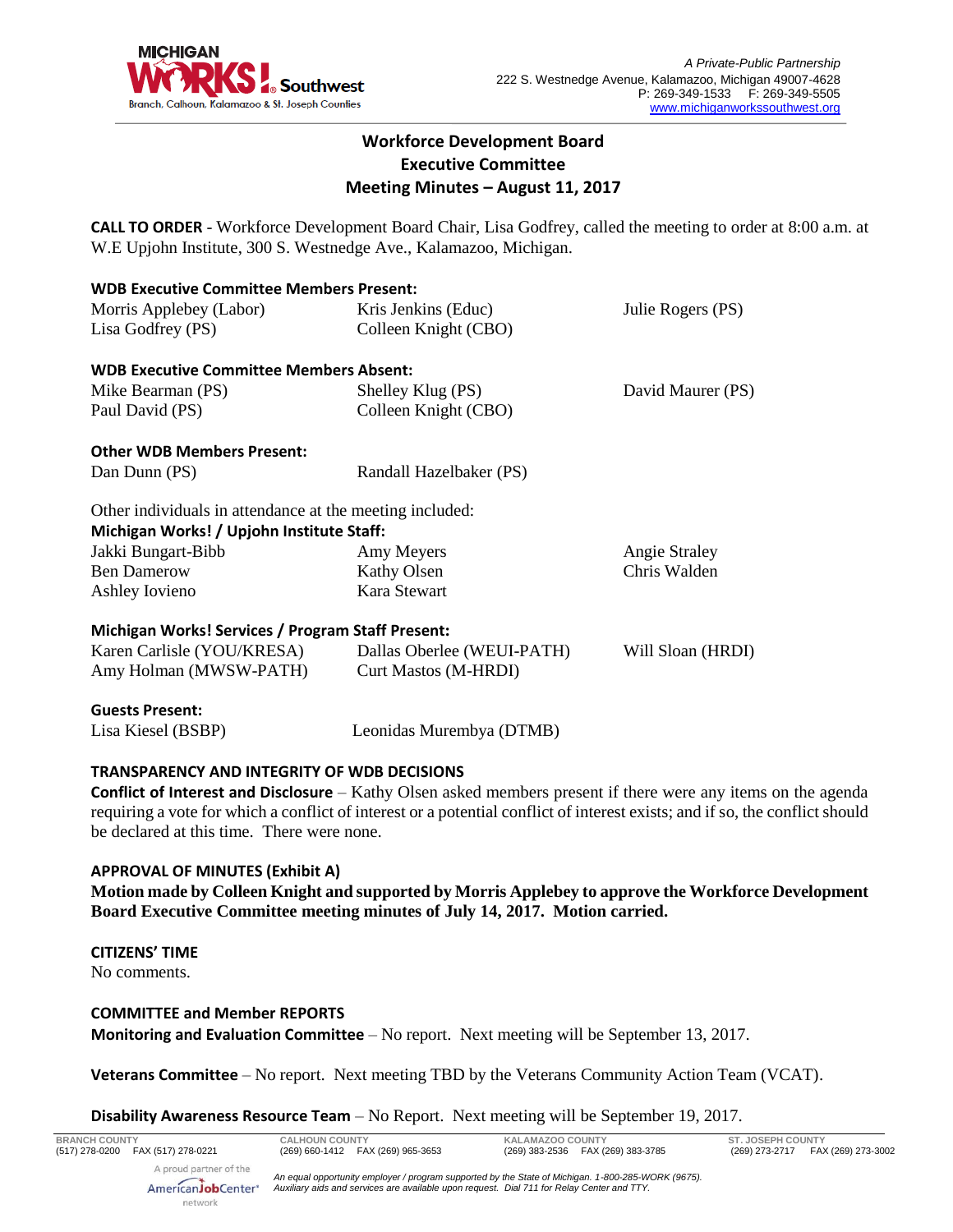**Talent District Career Council** – No Report. Next meeting will be September 21, 2017.

**Membership/Nominating Committee** – Kathy Olsen reported a vacancy is expected on the Workforce Development Board. A nomination for a new member has been received and a meeting will be scheduled for staff and a representative from the Nominating Committee to meet with the potential member.

**Member Report** – Julie Rogers reported on her recent trip to Washington DC. Several County Commissioners from Michigan were invited and others could attend at their own cost which she elected to do. Steve Currie, the Executive Director for the Michigan Association of Counties (MAC) had a list of priorities to discuss with legislators; workforce development and [Brownfield Grants](https://www.epa.gov/brownfields/overview-brownfields-program) were two of the top three topics on the priority list. The group had the opportunity to discuss these issues and more with lawmakers. The group also had an opportunity to meet with Betsy DeVos and were relieved to hear she recognized the need to focus on Community Colleges and skills training. Ms. DeVos acknowledged there is a skills gap that needs to be addressed and it is one of the issues she wants to focus on. Julie was also invited to be part of a bi-monthly conference call to discuss issues with other county legislative representatives throughout Michigan.

### **NEW BUSINESS**

**Bylaws Amendment (Exhibit B)** – Amy Meyers reported the recommended changes to the Bylaws. On page four, the expiration date for board member terms was adjusted so that they do not all expire in 2020. Moving forward all member terms will be two years in length, with terms for private sector members expiring on odd numbered years and non-private sector members expiring on even numbered years. The second proposed change was on page five where the language was changed so that "each county shall have the option to appoint one County Commissioner...", instead of "at least" one.

# **Motion made by Kris Jenkins and supported by Julie Rogers to approve the amended changes to the Bylaws. Motion carried.**

**WIOA Adult, DW, and Youth Allocation Plan PY17 (Exhibit B2)** – Amy Meyers requested board consideration and approval of the Workforce Innovation and Opportunity Act (WIOA) Adult, Dislocated Worker and Youth Services funding plan for Program Year 2017. She reported the detailed funding was broken out at the top of the plan summary along with a comparison to last year's allocations. The reductions range from 13.5% in youth funding to a 17% reduction in WIOA Adult funding.

| $\bullet$ Adult:     | \$764,955 | (represents a 15% reduction from PY2016)   |
|----------------------|-----------|--------------------------------------------|
| • Dislocated Worker: | \$885,671 | (represents a 17% reduction from PY2016)   |
| $\bullet$ Youth:     | \$934,867 | (represents a 13.5% reduction from PY2016) |

She reported the services available to the Adult and Dislocated Worker populations were listed on the summary. Youth services were categorized by in-school and out-of-school. The services available to youth include basic career services that are also available to adults and dislocated workers, along with fourteen (14) required elements. A few of the elements highlighted were tutoring, work experience, and financial literacy. Ms. Meyers reported that at least seventy-five percent of expenditures for youth will be invested in out-of-school youth.

# **Motion made by Kris Jenkins and supported by Colleen Knight to approve the WIOA Adult, DW, and Youth Allocations Plan for PY17. Motion carried.**

# **STAFF REPORTS**

**Marketing (Exhibits C1-4)** – Kathy Olsen referred attendees to the list of upcoming events for businesses and job seekers as well as flyers for some of the events that were included in the agenda packet (Exhibit C1-4). She highlighted the following: the BC Vision Pre-Employment Prep Fairs and Job Fair scheduled for multiple days and locations in September; a Summer Job Fair at the Fetzer Center on August 15, 2017; training opportunities at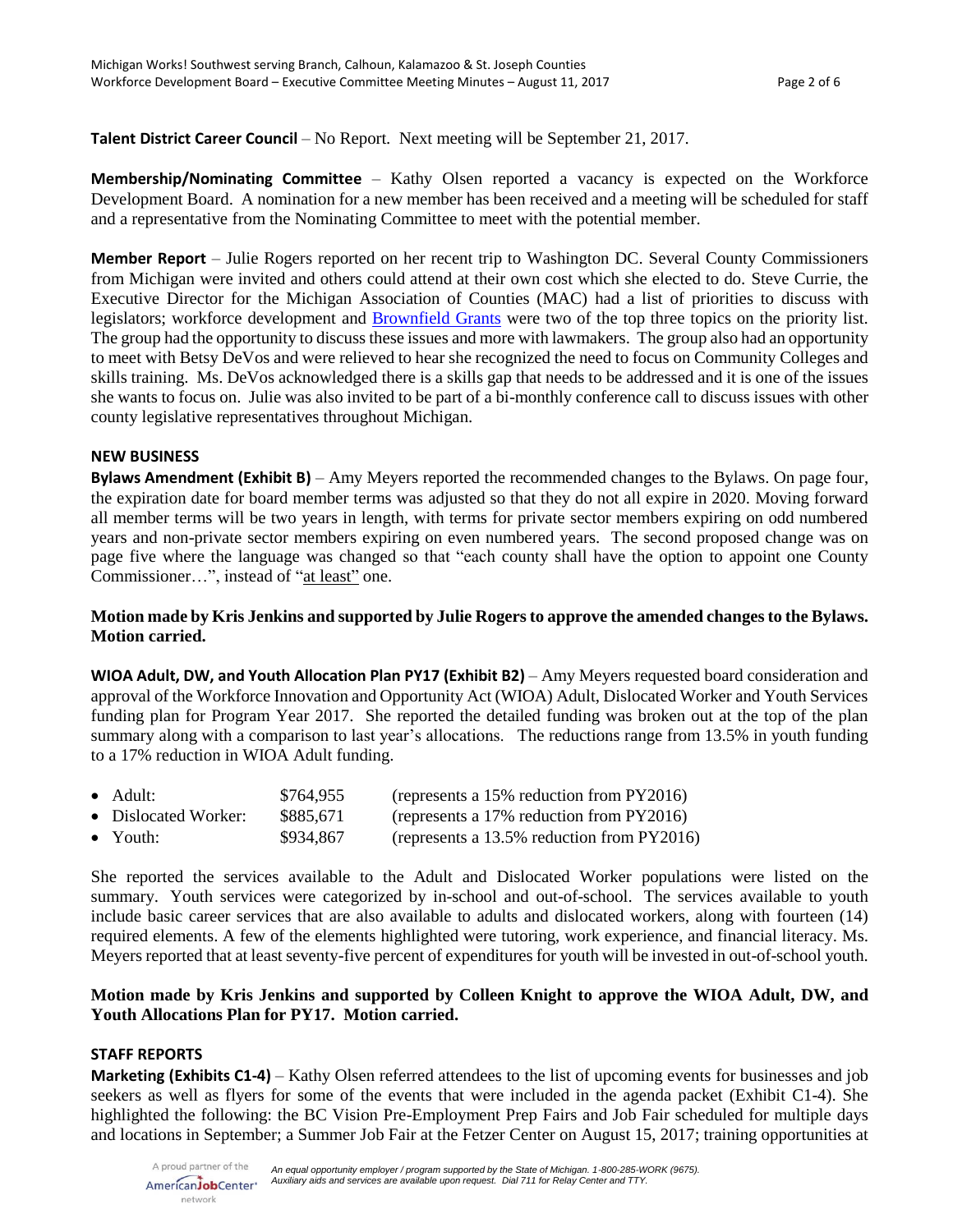the Branch Area Career Center; a Veterans Community Action Team (VCAT) Employer Summit to be held at the Air Zoo on September 21, 2017; an Apprenticeship Information Session on August 22, 2017; multiple Skilled Trades Training Fund (STTF) Information Sessions scheduled throughout the Michigan Works! Southwest area between August 23, 207 and September 28, 2017; and the Youth Opportunities Unlimited (YOU) Annual Golf Outing fundraiser scheduled for September 9, 2017. She added that further details for these events, as well as others, can be found on the Michigan Works! Southwest website [http://www.michiganworkssouthwest.org/events/.](http://www.michiganworkssouthwest.org/events/)

# **Program Operations / Special Initiatives**

*Workforce Innovation Fund (WIF)* – Dallas Oberlee reported there has been an increased focus on training opportunities during the past few months that could be offered under the Workforce Innovation Fund (WIF) grant. Employers have expressed a need for soft skills and leadership training for their current employees. In partnership with Michigan Career Technical Institute (MCTI), a CNA training is being offered and eleven (11) students are enrolled. The class format covers an extended time to accommodate the needs of those enrolled. Julie Rogers requested additional updates as she was curious to know more regarding the success of the extended approach. Ms. Oberlee reported American Axle & Manufacturing and Caster Concepts recently joined the Employer Resource Network (ERN). Future plans include holding an information session in Branch County with the hope of expanding the number of ERN members.

*Refugees* – Dallas Oberlee reported there has been a large increase in refugees during the past year in the Michigan Works! Southwest area with no additional funding to support serving this population. Michigan Works! Southwest applied for, and was awarded, a \$20,000 grant from Kalamazoo Community Foundation to support serving the refugee population with training opportunities. In response to a question regarding the parameters of the grant, Dallas reported production tech and manufacturing training programs have been identified; however, all training options are being explored and what is determined to be most beneficial and best fit will be selected.

*Food Assistance Employment & Training (FAE&T)* – Dallas Oberlee reported the current time limit waivers for individuals receiving Food Assistance will end in 2018, and participants receiving food assistance will be required to participate in an employment and training program. In the Michigan Works! Southwest area, waivers in Kalamazoo County expire on January 1, 2018. Dallas reported the services provided to FAE&T participants will be similar to what is provided to Partnership. Training. Accountability. Hope. (PATH) Program participants. A 5% increase in participants is expected and staff are being trained to address this increase in customers. An inquiry was made regarding additional funding to meet the increase in participants and it was reported that currently no additional funding has been allocated. Ben Damerow reported the expectation is that the increase in participants will be minimal and manageable with the current staffing; if this changes, a request could be submitted.

*Family Centered Coaching Training* – Dallas Oberlee provided an update on a Family Centered Coaching training that she, Karen Carlisle and Eric Stewart recently attended in Washington D.C. The focus of the training was on serving the whole family rather than an individual, and using a coaching approach instead of the traditional case management. Ms. Oberlee reported and Karen Carlisle concurred, that many components of the training could be adapted locally and the tool kit provided will make it easy to implement some of the ideas.

**Business Services and Skilled Trades Training Fund (STTF) Update** – Chris Walden reported the next *BC Vision Career Fair* is scheduled for September 14, 2017 from 1:00-3:00 p.m. A local resource fair for employers will be held prior to the fair from 12:00-1:00 p.m. and information regarding employment and training services available from Michigan Works! and our partners will be provided. Three Prep Fairs are scheduled to help job seekers get ready for the job fair; they are scheduled for September 11, September 13 and the morning of the job fair. Michigan Works! Southwest is taking the lead on employer engagement and prep fairs for this series of events. He announced that Kellogg Community College (KCC) has added a veteran resource room to specifically address the needs of veterans.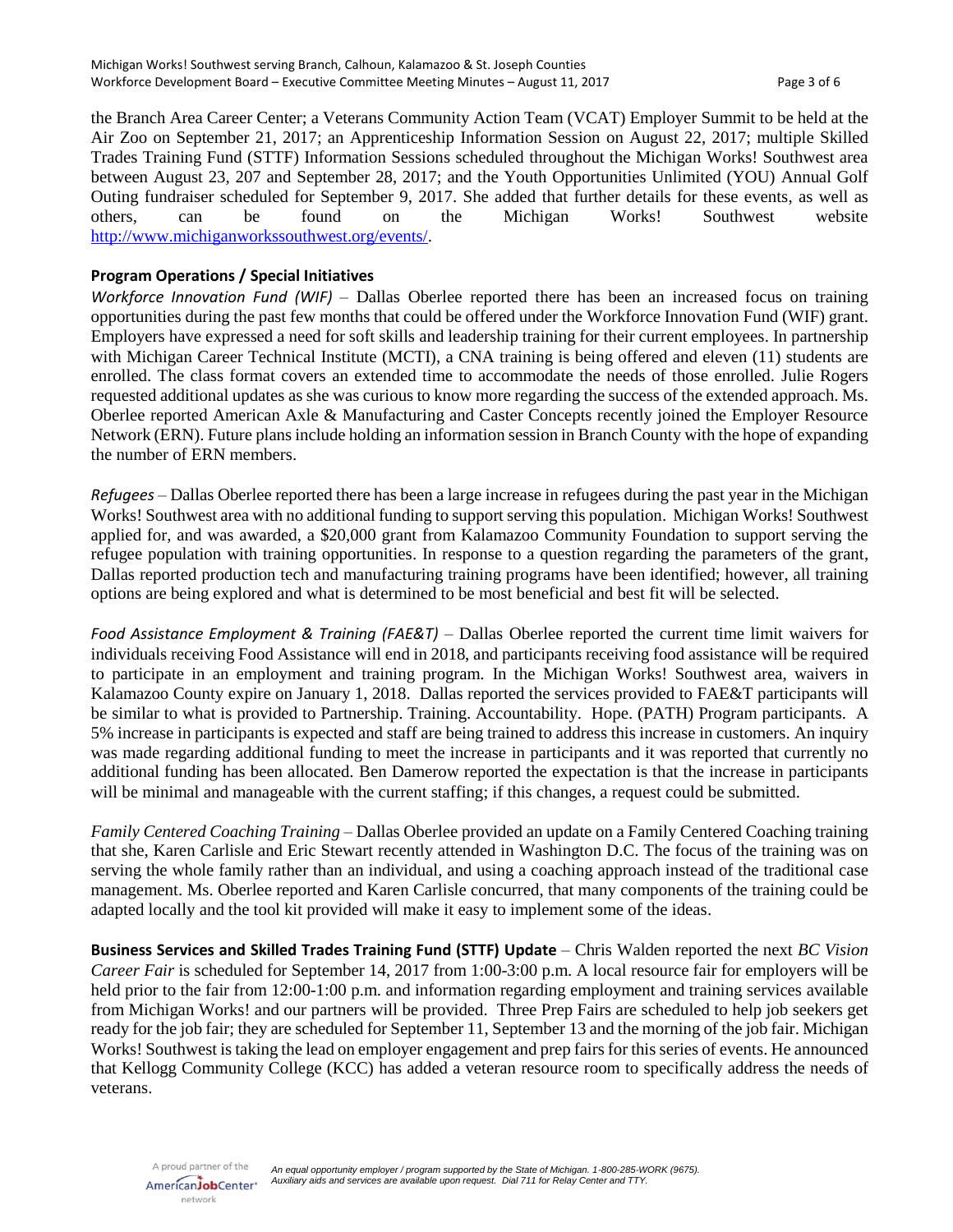Mr. Walden reported Tiffanie Clawson from USDOL presented at an *Apprenticeship Information session* on August 1, 2017 in Kalamazoo. There were 44 attendees from 26 companies representing several industries in attendance. Due to the demand, another information session is scheduled for August 22, 2017 from 9:00-11:00 a.m. at the Kool Community Center in Battle Creek. Apprenticeship training is a demand-driven initiative with both federal and state funding opportunities.

Mr. Walden reported there will be a *Manufacturing Day* event at Kellogg Community College's RMTC on October 6, 2017 from 8:00 a.m. to 2:00 p.m. and Michigan Works! Southwest is partnering with the college for this event. In addition to learning about local, in-demand careers, especially those with a technical focus, students who attend will also be visiting two local manufacturers, Rosler Metal Finishing and DENSO Manufacturing.

Chris reported he will be speaking later today at the *Fueling Michigan's Future Forum.* The event is to bring leaders together to discuss the importance of responsible energy development in the context of jobs, the economy, revitalization of the domestic manufacturing sector, increased energy security, and US competitiveness. In his presentation, he will share what Michigan Works! is doing to help with talent development and filling the talent pipeline. Senator Mike Nofs is the keynote speaker for this event.

Julie Rogers stated she was pleased to see flyers for the different events; however, she reminded staff of a request from the Board's DART Committee regarding the importance of adding a statement to the flyers that states that accommodations are available for those who may need assistance and who to contact for the assistance.

Kara Stewart reported *Clemens Food Group* held a soft grand opening/ribbon cutting event for their new facility in Coldwater, Michigan on Saturday, July 29, 2017 and it was well attended. The processing plant will officially open in September 2017. To fill the job openings for the new plant, 71 career fairs were held and over 2,100 individuals have been spoken to since February 2011. She reported Clemens is pleased with the hiring progress thus far and has expressed their thanks for the partnership with Michigan Works! Southwest. In response to an inquiry regarding the housing shortage in Coldwater, Ms. Stewart reported a new apartment complex was built and the housing situation is improving. She also reported that the Michigan Works! Southwest Business Solutions Professionals (BSP) Team is focused on reaching the employment goal for Clemens as well as helping the other companies in the area that may be affected by the loss of employees who are transitioning to Clemens. Curt Mastos reported a list of staff who are transitioning from other local companies has been provided. Ben Damerow thanked the BSP team, led by Kara Stewart for the amazing job they have done with this project and all the hard work they have put into the project. He reported a city in Iowa is building a similar processing plant and the Department of Labor has reached out to Michigan Works! Southwest to learn more about the project's best practices.

Ms. Stewart reported in Fiscal Year 2017, the *Skilled Trades Training Fund (STTF) grants* served 30 companies with over \$1 million dollars. These grants are being closed out and staff are gearing up for FY18. There will be a staff training on August 22, 2017 and public information sessions will be held from August 23, 2017 through September 28, 2017 at multiple locations and times throughout the Michigan Works! Southwest Area. Ben Damerow reported there is a 60% increase in STTF funding for FY18 and the increase is a result of increased demand and favorable results from the previous years.

**Labor Market Information (LMI) (Exhibit D)** - Labor market reports generated from Burning Glass Analytics and Real Time Jobs Data that identified the top detailed occupations, skills greatest in demand, and employers with the most job openings in Prosperity Region 8, Michigan Works! Southwest, and each of the four counties in the MW SW Area for the period June 1 through July 31, 2017 were included in the meeting's agenda packet (Exhibit D).

**Regional Prosperity Initiative Update –** Jakki Bungart-Bibb reported that the Regional Prosperity Initiative (RPI) is a collaboration of the seven counties located in Southwest Michigan and is aimed at identifying opportunities that will promote prosperity by selecting and funding projects that are important to the success of the region. This year the RPI created subcommittees for three categories and each subcommittee worked to develop project priorities within that category. The three subcommittees were Community Development, Infrastructure, and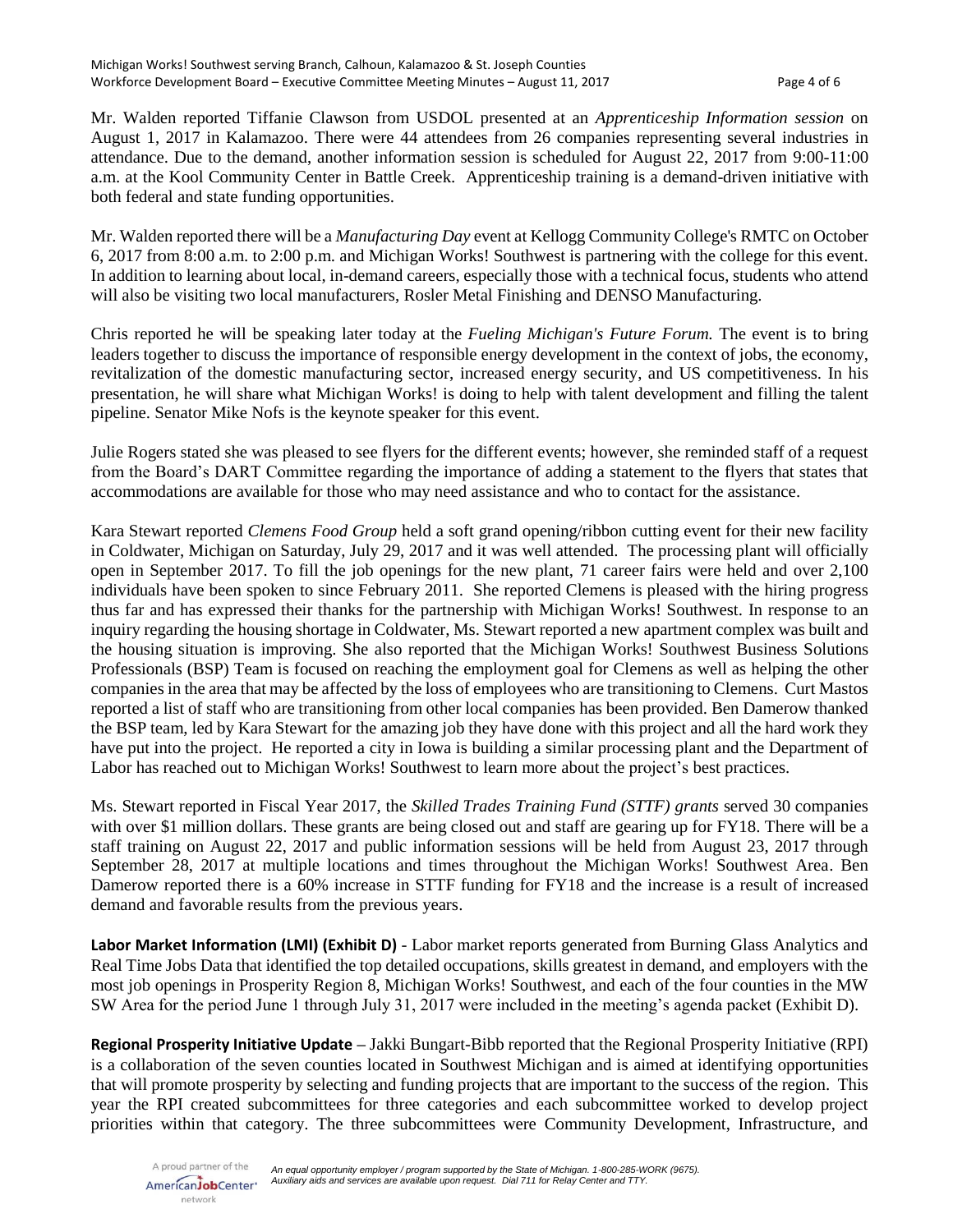Education. The RPI wanted to determine the best plan of action that would provide the greatest impact with the funds available. After a few meetings, the RPI voted to focus on projects related to education and connecting the workforce to skill development and employers, with the overall goal being to develop and maintain talent in the region. The committee anticipates issuing a Request for Proposal (RFP) in September 2017 with proposals being due in October and funding awarded in December. The funding available is \$110,000.

**Dashboard Report (Exhibit E)** – Copies of the Michigan Works! Southwest Dashboard Report (Exhibit E) that was emailed to members in advance of the meeting were distributed. Jakki Bungart-Bibb reported page one of the Dashboard Report showed regional labor participation data for June 2017 along with a comparison to June 2016. Ms. Bibb reported the Real-Time Labor data indicates that the top occupations advertised in the region continues to be truck drivers and registered nurses. Data on page two of the report reflected 16,111 visitors to the Michigan Works! Southwest Service Centers for the year that began July 1, 2017. Staff assisted over 616 employers in filling over 272 jobs; and served over 400 WIOA participants during this same period. Of the 148 Offender Success participants, 103 have been placed in employment from October 1, 2016 through July 24, 2017. Page three of the report included data for PATH, Food Assistance, and Refugee services. She reported the PATH work participation rate remains well above the state goal. The PATH employment rate is around 51% which does not include the 95 individuals who gained employment during the Application Eligibility Period (AEP). The average wage for PATH was reported to be \$10.05; this amount exceeds both the state and local goals. The State goal for average wage is set to be minimum wage and the local goal is \$10.00 an hour. Page four of the Dashboard Report includes a summary of data for the staff reports provided during the meeting, as well as media information.

**Director's Report** – Ben Damerow reported at the federal level, the appropriations committee plans to meet in September to discuss the proposed budget cuts. The proposed budget includes a 1-5% reduction for WIOA and zeroing out of Employment Services. He reminded the group that it was very important to keep sending letters of support, especially those from the private sector.

At the State level, Mr. Damerow reported the W.E. Upjohn Institute received a grant to study the long-term impact of the Kalamazoo Promise.

Mr. Damerow reported that Michelle Beebe, new director of Unemployment Insurance Agency (UIA), was receptive to providing wage record data and was open to exploring innovative ideas such as the Nudge Project to help make the UIA process more customer friendly. Discussion took place at the meeting regarding using more timely wage record data than what is currently available for tracking WIOA performance and it was reported that this will be a topic for an upcoming statewide user group meeting.

**Labor Market Presentation (LMI) –** Leonidas Murembya, Regional Research Coordinator with the Bureau of Labor Market Information (LMI) and Strategic Initiatives, gave a brief presentation on LMI products and tools and how the Bureau can assist local Workforce Development Boards and staff. Examples of LMI reports provided by the Bureau included a Hot Jobs brochure that included regional projections of high-demand, high-wage occupations and the related training required through 2022. The [Hot Jobs list](http://milmi.org/research/Regional-Hot-Jobs-for-2022) can be found on the LMI website. He reported the Bureau also provides reports to the ten Prosperity Regions for their regional and local plans. He provided information regarding a LMI Certification Training Program and recurring LMI conference calls that take place to share information with regional customers. He shared information regarding a free, easy to use app called "MiEconomy" that is available for Android and IOS phones and information regarding publications that is available on the Michigan LMI [website.](http://milmi.org/SearchResults.aspx?q=publications) Mr. Murembya announced updates to the annual planning information, workforce analysis reports, and regional Hot Jobs reports will be released in September 2017. The Michigan Education and Career Pathfinder Web Tool will also be introduced in September 2017.

### **OLD BUSINESS**

None.